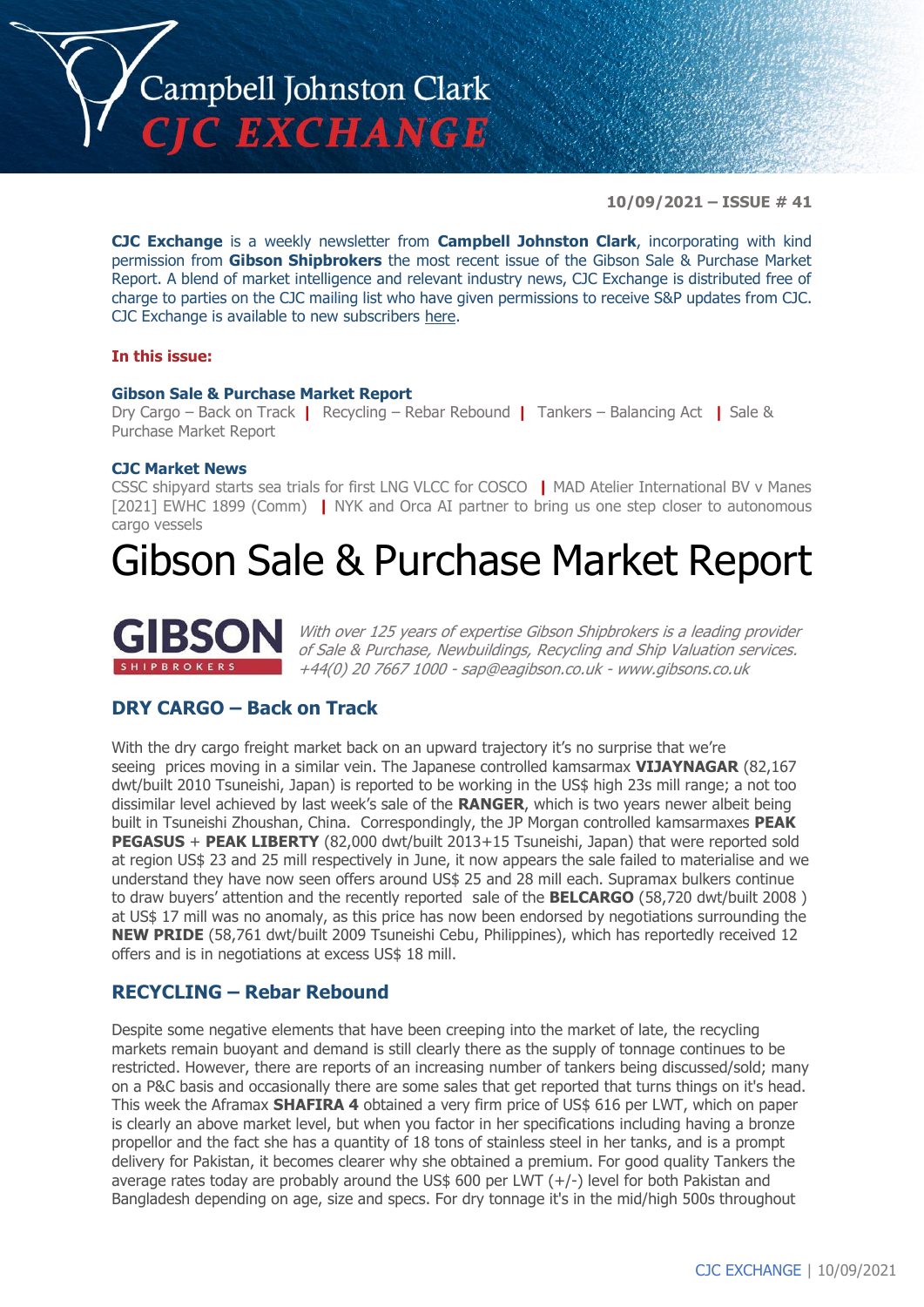

the Sub-Cont. If an increasing number of units start hitting the market, it could put pressure on prices, but for now prices are still historically firm and very attractive.

### **TANKERS – Balancing Act**

Another week goes by with no boons thrown to the tanker market, left only to look jealously upon the container and bulker markets enjoying stronger fundamentals. Nonetheless, asset values seem broadly insulated by newbuilding price hikes and robust recycling rates still holding up the middle.

Aframax sales have been conspicuously scarce in recent weeks, but the **SUNNY ATLANTICA** (114,895 dwt/blt 2006 Samsung) sets a useful yard stick for fifteen year old values at US\$ 15.5 mill, sold to Chinese interests, basis Special Survey and BWTS due in November equating and conforming to general price expectations. However, there is some market chatter suggesting that a 2007 Korean built VLCC is working at notably sub-market pricing, which if confirmed could upset the apple cart.

MR tankers proliferate the products side of the sale sheet this week, with the fate of the arrested and laid-up **MARVIN INDEPENDENCE** (49,988 dwt/blt 2018 Hyundai Mipo) sealed at auction to Greeks for a reported low price of US\$ 17.1 mill. However, more market orientated sales are represented with robust levels paid for **STENA IMAGE** + **STENA IMPORTANT** (49,700 dtw/blt 2015 GSI + CSSC Offshore Marine) at US\$ 29 mill each, bolstered by Special Surveys passed in 2h 2020 with BWTS fitted. As for older tonnage **HELLAS EXPLORER** (51,309 dwt/blt 2008 STX Jinhae) has reportedly sold in line with its price expectations of around US\$ 12.8 mill.

### **Gibson Sale & Purchase Market Report**

| <b>S&amp;P SALES</b>                         |                    |              |                                          |                                      |                                                         |                                                                                                        |
|----------------------------------------------|--------------------|--------------|------------------------------------------|--------------------------------------|---------------------------------------------------------|--------------------------------------------------------------------------------------------------------|
| <b>Vessel Name</b>                           | <b>DWT</b>         | <b>Built</b> | Yard                                     | <b>Buyers</b>                        | Price (S/m)                                             | <b>Notes</b>                                                                                           |
|                                              |                    |              | <b>BULKERS</b>                           |                                      |                                                         |                                                                                                        |
| STELLA NAOMI<br><b>STELLA NORA</b>           | 180,000<br>180,000 | 2016<br>2016 | SWS (CHN)<br>SWS (CHN)                   | Ciner Shipping Industry &<br>Trading | 44 each                                                 | Inc. 120% BCITC to end 21/early 22, option 2 yrs.<br>Inc. 120% BCITC to end 21/early 22, option 2 yrs. |
| <b>DS CHARME</b>                             | 176,000            | 2011         | Rongsheng HI (CHN)                       | Greek buyer                          | 28                                                      | SS psd 6/21. Inc/ 89% BCI to 7/22.                                                                     |
| OCEAN DIAMOND + OCEAN EMERALD                | 93,000             | both 2012    | COSCO Dalian (CHN)                       | Chinese buyer                        | 37 en bloc                                              | Inc. TC @ \$10k pd to 12/21-1/22.                                                                      |
| <b>SEACON SHANGHAI</b>                       | 80,811             | 2019         | Guangzhou Huangpu (CHN)                  | Undisclosed                          | xs 35                                                   | DD due 6/22.                                                                                           |
| SHAO SHAN 5                                  | 76,500             | 2012         | Guangzhou Huangpu (CHN)                  | Undisclosed                          | 20.9(A)                                                 | Auction sale. SS due 6/22. BWTS fitted.                                                                |
| <b>NAVIOS ALTAIR I</b>                       | 74,475             | 2006         | Hudong Zhonghua (CHN)                    | Undisclosed                          | 13.9                                                    |                                                                                                        |
| <b>SEA ARIRANG</b>                           | 71,535             | 1994         | Hitachi (JPN)                            | Chinese buyer                        | high 6                                                  | SS due 12/21. Dely 11/21.                                                                              |
| <b>NORD SUMMIT</b>                           | 61,649             | 2012         | Oshima Zosen (JPN)                       | Undisclosed                          | 25.5                                                    | BWTS+Scrubber fitted. SS due 8/22.                                                                     |
| ALAM MADU + ADAM MOLEK                       | 58,000             | both 2014    | Toyohashi (JPN)                          | <b>Meghna Marine</b>                 | 26 each                                                 | DD due 9+10/22.                                                                                        |
| <b>HUA RONG 1</b>                            | 57,000             | 2012         | Zhejiang Zhenghe (CHN)                   | Chinese buyer                        | 19.2(A)                                                 | Auction sale. DD psd 8/21.                                                                             |
| <b>SKY LIGHT</b>                             | 56,847             | 2009         | Taizhou Sanfu (CHN)                      | Undisclosed                          | 16.35                                                   | BWTS fitted. DD due 7/22.                                                                              |
| <b>CENTENARIO FORZA</b>                      | 56,129             | 2012         | Mitsui (JPN)                             | <b>Meghna Marine</b>                 | 21                                                      | SS due 4/22.                                                                                           |
| <b>IVY DELTA</b>                             | 55,869             | 2011         | TH L(JPN)                                | Platou Finance / Oscar Wehr          | xs 20                                                   | SS psd 6/21. BWTS fitted.                                                                              |
| <b>NORD TRUST</b>                            | 55,693             | 2009         | Mitsui (JPN)                             | Undisclosed                          | low 18                                                  | DD due 10/22.                                                                                          |
| JOSCO SUZHOU                                 | 49,416             | 2004         | <b>NACKS (CHN)</b>                       | Undisclosed                          | 13.5(A)                                                 | Auction sale. DD due 12/21.                                                                            |
| PACIFIC PAMELA                               | 49,061             | 1997         | Oshima Zosen (JPN)                       | Chinese buver                        | 8                                                       | SS due 1/22.                                                                                           |
| <b>DOREEN</b>                                | 35,015             | 2004         | Kouan Shipyard (CHN)                     | Undisclosed                          | 12.5                                                    | Open hatch. DD due 9/22.                                                                               |
|                                              |                    |              | <b>TANKERS</b>                           |                                      |                                                         |                                                                                                        |
| <b>SUNNY AT LANTICA</b>                      | 114,895            | 2006         | Samsung (KRS)                            | Chinese buyer                        | 15.5                                                    | Ice 1A. SS due 11/21.                                                                                  |
| <b>HELLAS EXPLORER</b>                       | 51,309             | 2008         | STX Jinhae (KRS)                         | Greek buver                          | 12.8                                                    | Deepwell. IMO II/III.                                                                                  |
| <b>STENA IMPORTANT</b>                       | 49,731             | 2015         | CSSC Offshore Marine (CHN)               | Chinese buyer                        | 29 each                                                 | Deepwell, IMO II/III. SS psd 11/20. BWTS fitted.                                                       |
| MARVIN INDEPENDENCE                          | 49,988             | 2018         | Hyundai Mipo (KRS)                       | Greek buyer                          | 17.1(A)                                                 | Auction sale. LNG ready. Deepwell. DD overdue 8/21.                                                    |
| <b>LUTSEN</b>                                | 12,910             | 2006         | Samho (KRS)                              | Undisclosed                          | 6.25                                                    | IMO II. Epoxy. SS psd 8/21. BWTS fitted.                                                               |
|                                              |                    |              | <b>CONTAINERS / RO-RO / REEFER / PCC</b> |                                      |                                                         |                                                                                                        |
| MP THE BRADY + MP THE GRONK + MP THE EDELMAN | 68,000             | all 2005     | Hanjin HI (KRS)<br><b>MSC</b>            | 242                                  | 5060 TEU. Gearless. 454 Reefer. Scrubber. Dely 2-4Q'22. |                                                                                                        |
| <b>MP THE BELICHIK</b>                       |                    | 2006         | Hyundai Ulsan (KRS)                      |                                      | en bloc                                                 | 5041 TEU Geared, 600 Reefer, Scrubber, Delv 2-40'22.                                                   |
| E. R. DENMARK                                | 67.935             | 2002         | Samsung (KRS)                            | Undisclosed                          | 43.5                                                    | 5762 TEU, Gearless, 656 Reefer, SS due 7/22.                                                           |
| <b>PIRAEUS TRADER</b>                        | 23,732             | 2006         | Guangzhou Wenchong (CHN)                 | Euroseas                             | 25.5                                                    | 1740 TEU. Geared. SS due 9/21.                                                                         |
| FEEDER 1                                     | 23,250             | 2021         | COSCO Guangdong (CHN)                    | Undisclosed                          | 39                                                      | 1750 TEU, Geared, 492 Reefer, SS psd 2/21.                                                             |

#### NEWBUILDING ORDERS

| <b>Ordering Client</b>      | Vessel Type   | Size / No. of units | Shipyard (Country)                       | <b>Delivery</b> | Price (\$m) | <b>Notes</b>                               |  |  |  |
|-----------------------------|---------------|---------------------|------------------------------------------|-----------------|-------------|--------------------------------------------|--|--|--|
|                             |               |                     | <b>TANKERS</b>                           |                 |             |                                            |  |  |  |
| Shanghai North Sea Shipping | Shuttle       | 5,000 dwt x 1       | Wuhu (CHN)                               | 2023            |             |                                            |  |  |  |
| <b>BULKERS</b>              |               |                     |                                          |                 |             |                                            |  |  |  |
| Compagnie Maritime Belge    | Newcastlemax  | 210,000 dwt +2      | Qingdaio Beihai (CHN)                    | 2023            | $60 - 61$ * | *Declared options. Tier III. EEDI Phase 2. |  |  |  |
| Golden Ocean Group          | Kamsarmax     | 85,000 dwt x 3      | Dalian (CHN)                             | 2023-2024       | 34          | Dual fuel, Against TC to Equinor.          |  |  |  |
| Franbo Lines                | Handysize     | 40,000 dwt x 2      | Shin Kurushima (JPN)                     | 2023            | sub 30      | Tier III. EEDI Phase 3.                    |  |  |  |
|                             |               |                     | <b>CONTAINERS / RO-RO / REEFER / PCC</b> |                 |             |                                            |  |  |  |
| <b>MPC Capital</b>          | Containership | 5.300 TEU x 4+2     | Hanjin HI (KRS)                          | 2023-2024       |             | LOI. Conventional fuel.                    |  |  |  |
| <b>MSC</b>                  | Containership | 4,200 TEU x 2       | Mawei (CHN)                              | 2024            |             | LOI. Conventional fuel.                    |  |  |  |
| Evergreen                   | Containership | 3.200 TEU x 11      | Huangpu Wenchong (CHN)                   | 2023            | 49          | Scrubber fitted.                           |  |  |  |
| Evergreen                   | Containership | 2.300 TEU x 11      | Huangpu Wenchong (CHN)                   | 2023            | 40          | Scrubber fitted.                           |  |  |  |
| Evergreen                   | Containership | 1.800 TEU x 2       | Huangou Wenchong (CHN)                   | 2023            | 33          | Scrubber fitted.                           |  |  |  |
| <b>CSBC Corp</b>            | Containership | 2,800 TEU x 4       | CSBC (TWN)                               | 2023            |             | Scrubber fitted.                           |  |  |  |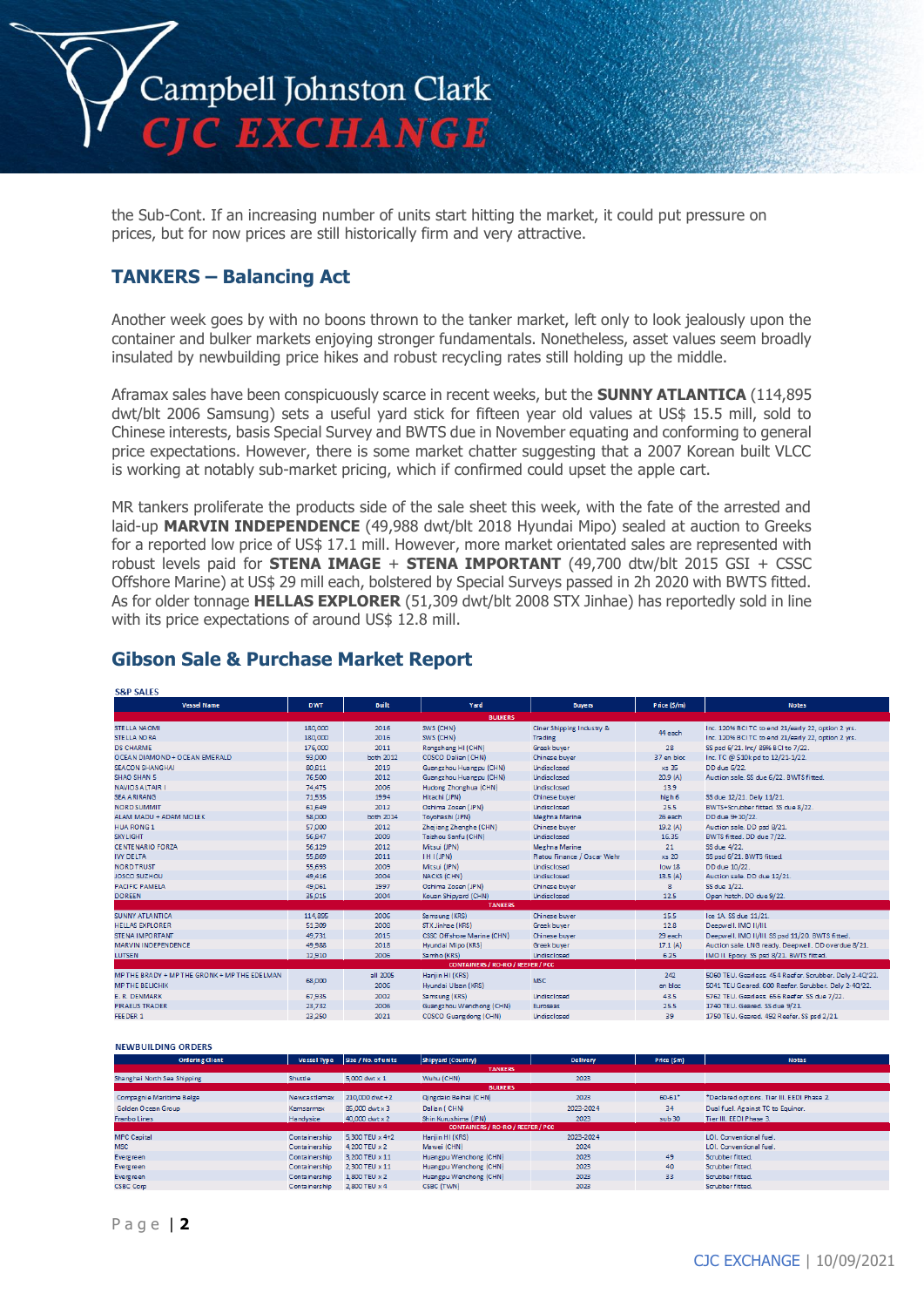Campbell Johnston Clark **C EXCHANGE** 

| <b>Vessel Name</b>                                                                              | <b>BUILT</b>      | <b>DWT</b>  | <b>LWT</b>     | <b>Delivery</b>   | Price (\$/lwt) | <b>Notes</b>                                                  |
|-------------------------------------------------------------------------------------------------|-------------------|-------------|----------------|-------------------|----------------|---------------------------------------------------------------|
|                                                                                                 |                   |             | LNG            |                   |                |                                                               |
| SOUTH ENERGY                                                                                    | 1980 / USA        | 72,561      | 30,000         | Bangladesh        | 720            | High Aluminimum content                                       |
| <b>NORTH ENERGY</b>                                                                             | 1983 / Japan      | 67,005      | 32,000         | <b>Bangladesh</b> | 710            | High Aluminimum content                                       |
|                                                                                                 |                   |             | <b>SUEZMAX</b> |                   |                |                                                               |
| <b>SEA GLAMOUR</b>                                                                              | 2000 / Korea      | 147,093     | 23,267         | Bangladesh        | 603            | Gas Free for Hot Works                                        |
|                                                                                                 |                   |             | <b>AFRAMAX</b> |                   |                |                                                               |
| SHAFIRA 4                                                                                       | 1995 / Korea      | 95,416      | 16,484         | Pakistan          | 615            | Gas Free for Hot Works / prompt dely / large Prop / 18t St-St |
|                                                                                                 |                   |             |                |                   |                |                                                               |
|                                                                                                 |                   |             |                |                   |                |                                                               |
| Recycling Prices (US\$/LWT)                                                                     |                   |             |                |                   |                |                                                               |
|                                                                                                 | <b>Bangladesh</b> | Pakistan    | <b>India</b>   | Turkey            |                |                                                               |
| Tank/Cont/Ro-Ro/Capes/LPG/PCC                                                                   | 595/610           | 590/600     | 580/590        | 290/300           |                |                                                               |
| Dry Cargo/Bulk/Tween/Gen Cargo                                                                  | 585/595           | 580/590     | 570/580        | 280/290           |                |                                                               |
|                                                                                                 |                   |             |                |                   |                |                                                               |
| Newbuild and Second Hand Values (\$ million)                                                    |                   |             |                |                   |                |                                                               |
|                                                                                                 |                   |             |                |                   | <b>Indices</b> |                                                               |
|                                                                                                 | <b>Newbuild</b>   | 5 Year Old  | 10 Year Old    |                   |                | C.O.B                                                         |
|                                                                                                 |                   |             |                |                   |                | Friday                                                        |
|                                                                                                 |                   |             |                |                   |                |                                                               |
|                                                                                                 | 104               | 72          | 48             |                   | <b>BDI</b>     | 3864                                                          |
|                                                                                                 | 72                | 48          | 33             |                   |                |                                                               |
|                                                                                                 | 58                | 40          | 26             |                   | S/Yen          | 109.89                                                        |
|                                                                                                 | 39                | 28.5        | 19             |                   |                |                                                               |
|                                                                                                 |                   |             |                |                   | <b>VLCC</b>    |                                                               |
| <b>Tankers</b><br><b>VLCC</b><br><b>SUEZMAX</b><br>AFRAMAX<br>MR.<br><b>Bulkers</b><br>CAPESIZE | 60^               | 40          | 33.5           |                   | AG/East        | 35                                                            |
|                                                                                                 | 34.5^             | 32k         | 23.5k/22p      |                   | TD3 (WS)       |                                                               |
| KAMSARMAX / PANAMAX<br>ULTRAMAX / SUPRAMAX<br><b>HANDYSIZE</b>                                  | 33.5^<br>28.5^    | 30.5u<br>25 | 21s<br>18      |                   |                |                                                               |

*This report has been produced for general information and is not a replacement for specific advice. While the market information is believed to be reasonably accurate, it is by its nature subject to limited audits and validations. No responsibility can be accepted for any errors or any consequences arising therefrom. No part of the report may be reproduced or circulated without our prior written approval. © E.A. Gibson Shipbrokers Ltd 2021.*

# CJC Market News



Campbell Johnston Clark (CJC) is a medium-sized international law firm advising on all aspects of the shipping sector, from ship finance to dry shipping and comprehensive casualty handling, and all that happens in between. Today, we have offices in London, Newcastle, Singapore and Miami.

#### **CSSC shipyard starts sea trials for first LNG VLCC for COSCO**



China State Shipbuilding Corporation Limited's (CSSC) first liquefied natural gas dual fuelled very large crude carrier for COSCO Shipping began sea trials recently. The vessel is 332.6 metres long and has a deadweight tonnage of 318,000. The vessel is a dual fuelled VLCC and uses LNG as its main fuel which is further supplemented by fuel oil. The vessel is also equipped with dual-fuel generators and dual-fuel boilers.

At the outset, reports state that the VLCC was ordered as a standard fuel ship in 2017 but the contract was later revised in January 2020 by COSCO so that the vessel would utilise LNG as its main fuel.

The vessel is reportedly capable of a filling rate of 1500 cubic meters per hour and has an endurance of 12,000 nautical miles in gas-mode. In addition, the combined endurance of both fuel oil and gas is 24,000 nautical miles. Furthermore, CSSC states that during a voyage, the daily gas consumption of LNG is around 60 tons while the daily fuel oil consumption is about 74 tons.

The shipbuilder stated that many of the systems and materials used were a first. Hence, in the initial stages of construction, the shipbuilder held several technical training and exchange meetings which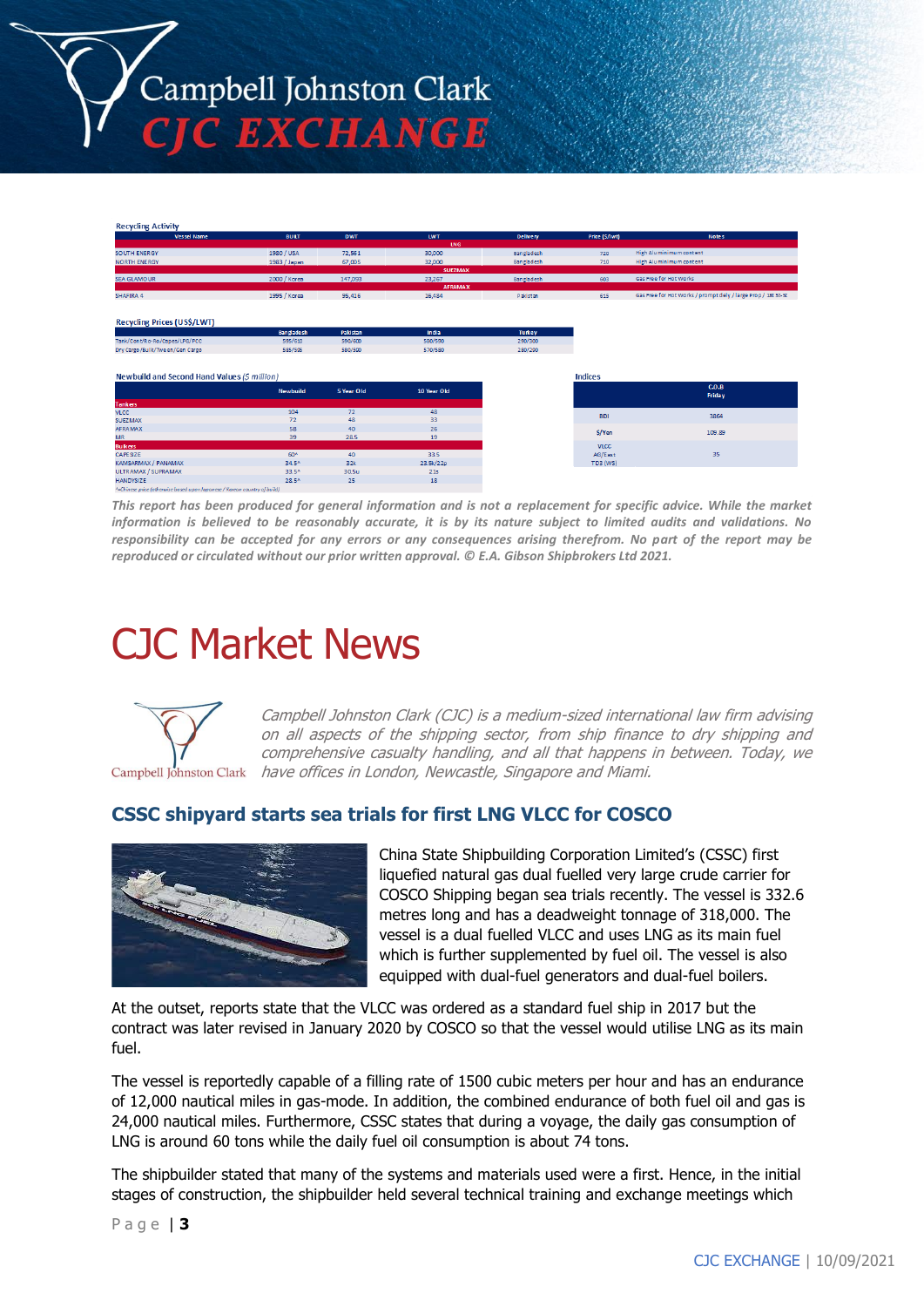

laid a solid foundation for personnel involved in construction. Moreover, before the sea trial was gone ahead, the company was in active communication with the shipowner so that full preparations were made to ensure the smooth completion of the sea trial.

The vessel is the world's first LNG fuelled VLCC and will be handed to COSCO Shipping Energy Transportation upon completion. Industry watchers note that VLCC owners are in swift move to order vessels with alternative fuel capabilities in recent times. It is reported that near to half the 71 VLCCs currently on order are LNG dual-fuelled or have LNG / ammonia retrofit capabilities.

## **MAD Atelier International BV v Manes [2021] EWHC 1899 (Comm)**

The recent reforms to witness evidence implemented by Practice Direction 57AC ("PD 57AC") are a significant development in commercial litigation in shaping how parties must prepare their witness evidence for trial. This decision is of interest because it is the first reported judgment considering the Court's powers under PD 57AC.

In 2015, MAD International (the "Claimant") and Mr Manes (the "Defendant") created a joint venture agreement (the "JVA") to develop an international franchise of restaurants. The Claimant alleged that the Defendant had fraudulently induced transactions that led to the termination of the JVA and claimed damages for fraud and hypothetical loss of profits.

The Defendant applied to strike out parts of the Claimant's supplemental witness statements (which addressed the quantum of damages claimed) under paragraph 5.2(1) of PD 57AC, on the grounds that they were in breach of:

- 1. **Paragraph 3.1 of PD 57AC** because they were not limited to facts which needed to be proved at trial; and/or
- 2. **Paragraph 3.6 of the Appendix to PD 57AC** because they sought to argue the case and/or contained "matters of belief, opinion or argument about the meaning, effect, relevance or significance of other evidence".

The Judge (Sir Michael Burton GBE) dismissed the Defendant's application. His starting point was that: "the new Practice Direction does not change the law as to admissibility of evidence or overrule the directions given by the previous authorities ... as to what may be given in evidence." Emphasis was placed on the flexibility of the Court's approach to the contents of witness statements as set out in  $JD$ Wetherspoon plc v Harris [2013] 1 W.L.R. 3296, and on the discretionary nature of the Court's power when deciding whether to strike out witness statements under PD 57AC.

The Court held that the test is one of admissibility at trial as set out in Paragraph 3.1(2) of PD 57AC which provides that, in addition to matters of fact, a witness statement may include evidence which "the witness would be allowed to give in evidence in chief, if they were called to give evidence at trial..." Reference to documents in a witness statement also does not necessarily amount to inadmissible "commentary" because paragraph 3.2 of PD 57AC requires the identification of documents to which the witness has been referred for the purposes of giving their statement.

In summary, this recent judgment provides:

1. Guidance that the recent reforms were not intended to vary the rules on the admissibility of evidence or overrule previous authority on what may be given as evidence.